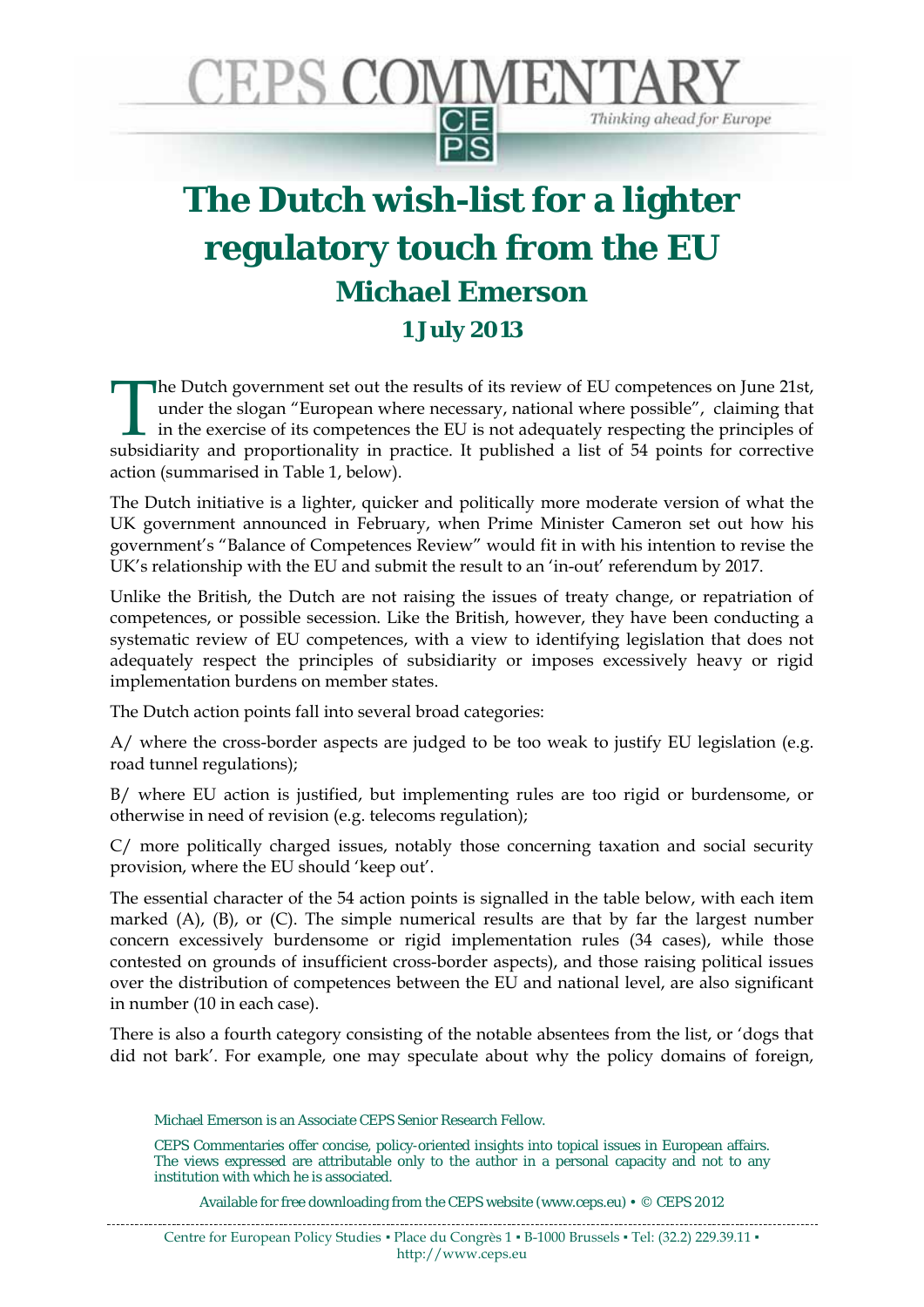security and defence policies, development cooperation, and repair of the euro system, received little or no attention. The exclusion of foreign policy may be because of purely formal reasoning; that it involves little legislation, or maybe because the Netherlands has no objection to the status quo in this area. The government's cover note to its detailed paper does list domains warranting a "strong need for European cooperation", namely "the financial and economic crisis, energy, climate change, asylum and migration, completion of the internal market, tax fraud and evasion, and cooperation in the field of defence".

Dutch Foreign Minister Frans Timmerman has commented that the 2014 European Parliament elections and the Dutch 2016 EU Presidency would be good opportunities to test these ideas. The timing of the Dutch Presidency is particularly important because of how it closely precedes the British referendum that is expected in 2017.

## **Assessment**

The Dutch initiative is all the more important because the Netherlands is a founding member state of the EU, fully integrated into all EU policies – including, of course, both the euro and Schengen area – but also a country witnessing a long trend towards euroscepticism in public opinion. The Dutch do not propose the repatriation of any competences as specified in the treaties, nor any opt-outs, but they are concerned with how EU competences are applied. On this account the Dutch discourse has a broad resonance across much or maybe even all of the EU. Even the newest member state, Croatia, as of 1 July 2013, has discovered how the European Commission is capable of producing an extraordinarily ill-judged initiative that affects it directly, such as how olive oil should be packaged on the tables of restaurants (a proposal now withdrawn).

The main Dutch message about excessively intrusive and burdensome EU legislation and implementation provisions is both highly technical and highly political at the same time. Microscopic actions, such as the olive oil packaging fiasco, can connect with public opinion like wild fire. And these can and do interact synergetically (negative synergies, however) with the macroeconomic distress in terms of recession and unemployment caused by the crisis of the euro system. According to the Eurobarometer the EU is seeing a decline in public support across the whole of the EU, which Pascal Lamy described in his public lecture at the Brussels Economic Forum on June 19 as a truly "existential crisis", calling for a "fresh political narrative" to represent a positive future for the European Union.

The Dutch initiative can be regarded as the starting gun for a long process of correcting unjustified or ill-judged EU policies, and thence in a positive scenario to connect with strategic initiatives, such as in foreign policy and eurozone recovery, in order to create new positive synergies in the perceptions of the public.

For sure, some of the Dutch positions may fail to secure widespread support. For example (in this author's opinion) the proposed Common Consolidated Corporate Tax Base, especially as a voluntary initiative under 'reinforced cooperation', has much to recommend it, without implying any harmonisation of corporate tax rates.

But the main challenge is whether the Dutch initiative can lead to an EU-wide movement of support for a 'cleansing operation', i.e. to secure a perceived step change in the application by the EU of the principles of subsidiarity and proportionality and the quality of its regulatory activity. And in the course of so doing, it should help get the British initiative firmly drawn onto a European reform agenda, rather than be left as a scenario of attempted repatriation of competences and increased opt-outs, and thence into the political dynamics of secession and disintegration.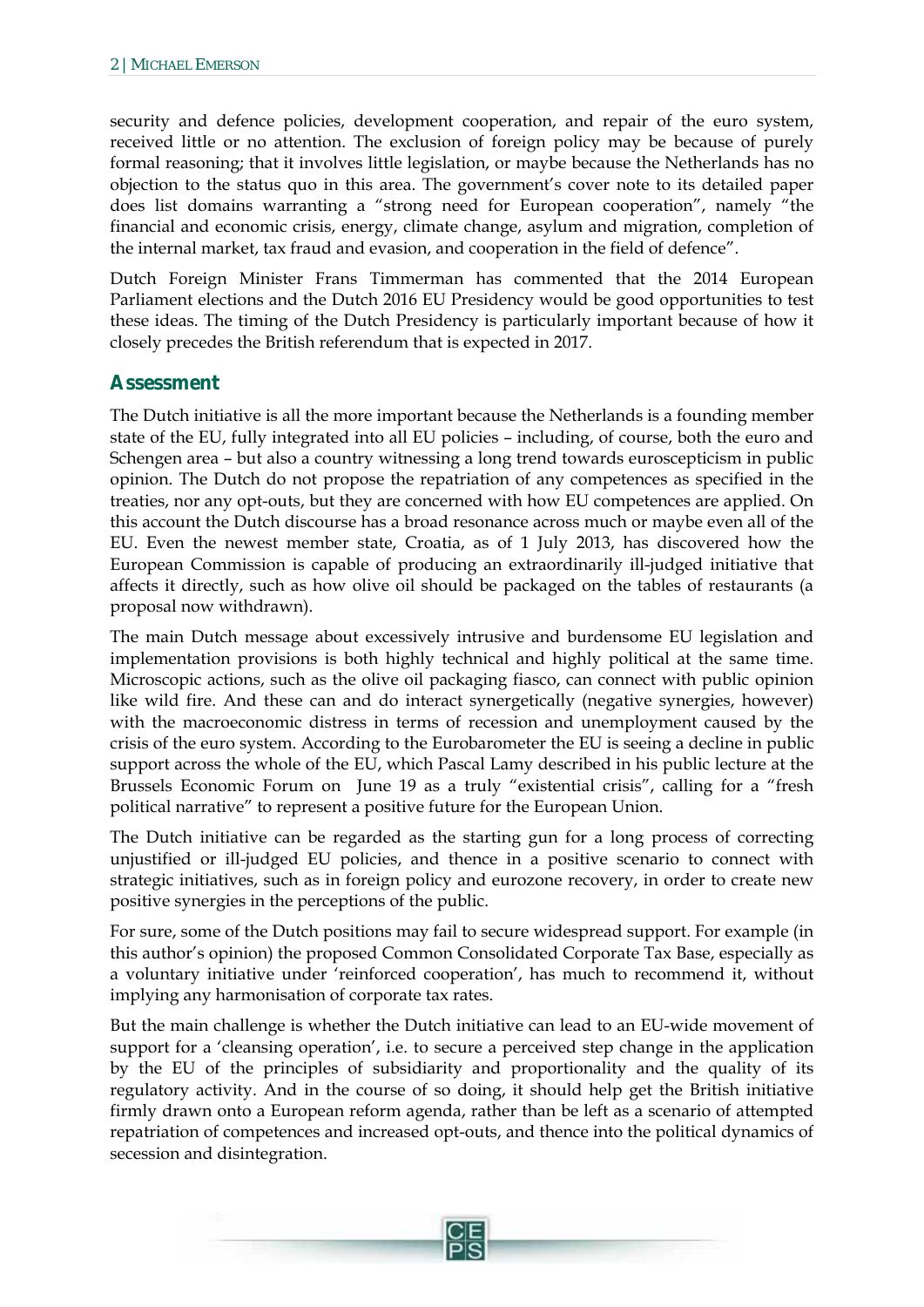| Table 1. Summary of action points in the Dutch initiative on subsidiarity and proportionality in EU |  |  |  |
|-----------------------------------------------------------------------------------------------------|--|--|--|
| legislation                                                                                         |  |  |  |

| Action points in the Dutch initiative on subsidiarity and proportionality in EU legislation |                                                                                 |          |  |  |  |  |  |
|---------------------------------------------------------------------------------------------|---------------------------------------------------------------------------------|----------|--|--|--|--|--|
| No.                                                                                         |                                                                                 | Category |  |  |  |  |  |
|                                                                                             | <b>EU</b> institutions                                                          |          |  |  |  |  |  |
| 1.                                                                                          | European political parties - lighten proposals for their achieving legal status | (B)      |  |  |  |  |  |
| 2.                                                                                          | EU staff salaries - revise method for annual negotiations                       | (B)      |  |  |  |  |  |
| 3.                                                                                          | EU agencies - stricter observance of conditions for new agencies                | (B)      |  |  |  |  |  |
| 4.                                                                                          | EU budget - advocates critical look at efficiency                               | (B)      |  |  |  |  |  |
|                                                                                             | <b>Foreign affairs</b>                                                          |          |  |  |  |  |  |
| 5.                                                                                          | EU aid volunteers - proposals too top-heavy bureaucratic                        | (B)      |  |  |  |  |  |
| 6.                                                                                          | Consular assistance for EU citizens - proposals too strict and detailed         | (B)      |  |  |  |  |  |
|                                                                                             | <b>Internal market</b>                                                          |          |  |  |  |  |  |
| 7.                                                                                          | Customs code - greater flexibility in implementation procedures                 | (B)      |  |  |  |  |  |
| 8.                                                                                          | Statistics on intra-EU trade - less burdensome reporting requirements           | (B)      |  |  |  |  |  |
| 9.                                                                                          | Construction materials - less burdensome harmonised conditions                  | (B)      |  |  |  |  |  |
|                                                                                             | <b>Economic and financial affairs</b>                                           |          |  |  |  |  |  |
| 10.                                                                                         | Financial transactions tax - limit impact outside countries applying this       | (B)      |  |  |  |  |  |
| 11.                                                                                         | Shock absorber fund for euro area - rejects case made for this                  | (C)      |  |  |  |  |  |
| 12.                                                                                         | Direct taxation - EU should keep out, except for cross-border aspects           | (C)      |  |  |  |  |  |
| 13.                                                                                         | Indirect taxation, notably on cars - EU should keep out                         | (C)      |  |  |  |  |  |
| 14.                                                                                         | Infringement proceedings on tax differences - Com. should cease these           | (B)      |  |  |  |  |  |
| 15.                                                                                         | Insurance for disasters - rejects case for harmonising legislation              | (C)      |  |  |  |  |  |
| 16.                                                                                         | Insurance guarantee schemes - rejects case for harmonising legislation          | (A)      |  |  |  |  |  |
| 17.                                                                                         | Payment account fees - doubts case for EU legislation                           | (A)      |  |  |  |  |  |
|                                                                                             | <b>Justice and home affairs</b>                                                 |          |  |  |  |  |  |
| 18.                                                                                         | Family reunification - greater flexibility of directive needed                  | (B)      |  |  |  |  |  |
| 19.                                                                                         | Admission of third-country nationals - cut categories covered by EU rules       | (B)      |  |  |  |  |  |
| 20.                                                                                         | Criminal procedure law - limit harmonising aspects                              | (B)      |  |  |  |  |  |
| 21.                                                                                         | Substantive criminal law - limit harmonising aspects                            | (B)      |  |  |  |  |  |
| 22.                                                                                         | Social dialogue for central government staff - repeal decision on committee     | (A)      |  |  |  |  |  |
|                                                                                             | <b>Agriculture and fisheries</b>                                                |          |  |  |  |  |  |
| 23.                                                                                         | Forestry - EU keep out                                                          | (A)      |  |  |  |  |  |
| 24.                                                                                         | Olive oil packaging - excessive Commission powers in 'delegated acts'           | (B)      |  |  |  |  |  |
| 25.                                                                                         | School milk and fruit - phase out programme, leave to member states             | (A)      |  |  |  |  |  |
| <b>Environment</b>                                                                          |                                                                                 |          |  |  |  |  |  |
| 26.                                                                                         | Environmental noise - stick to standards for sources of noise                   | (A)      |  |  |  |  |  |
| 27.                                                                                         | Environmental impact assessments - less detailed EU legislation                 | (B)      |  |  |  |  |  |
| 28.                                                                                         | Water quality - more flexibility needed in assessments                          | (B)      |  |  |  |  |  |

 $\frac{CE}{PS}$